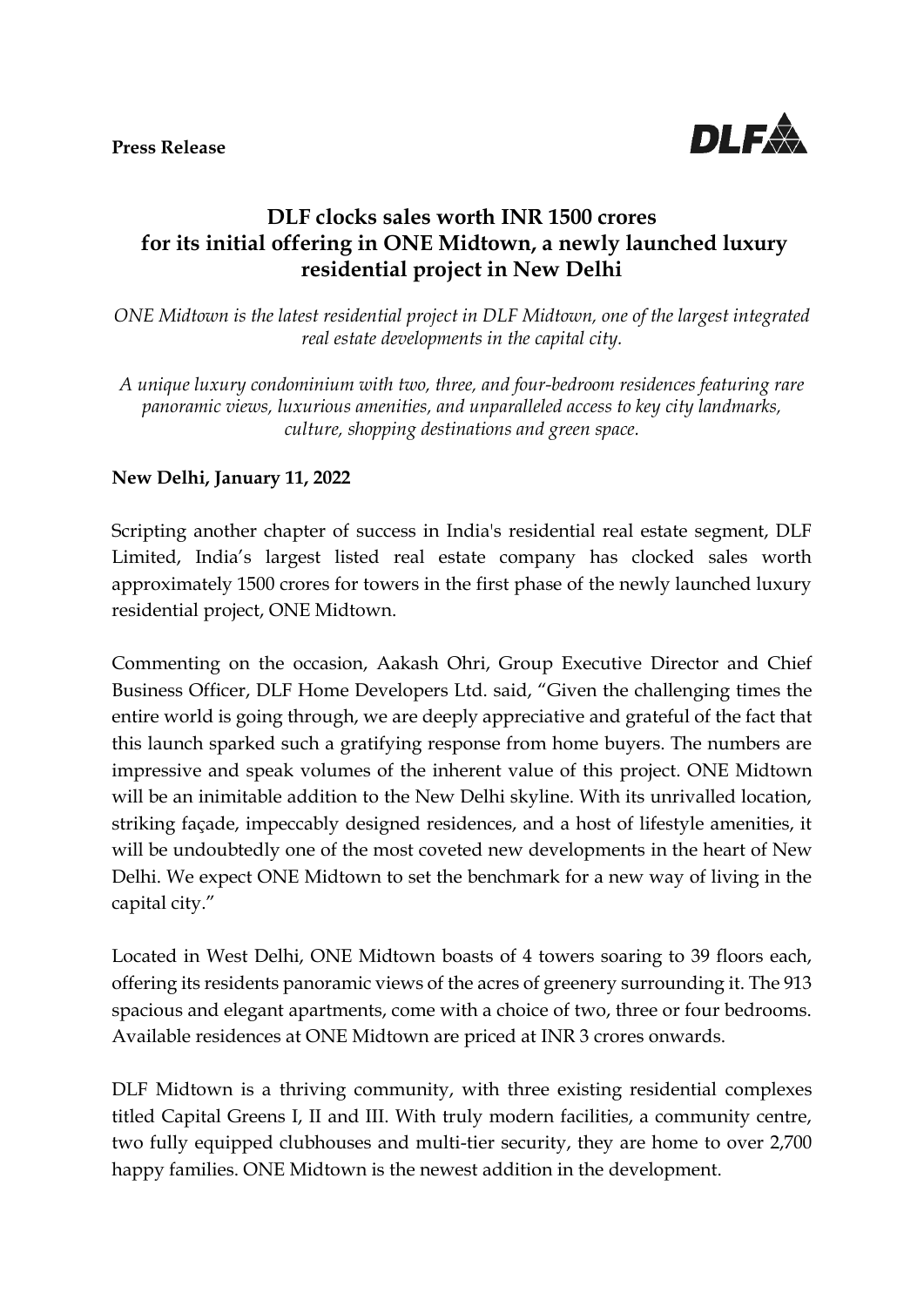Speaking on the location of the new project, Aakash Ohri added, "Our newly launched residential offering 'ONE Midtown' will cater to the rising demand for luxury condominiums in the capital. It is located in West Delhi, which is one of the most culturally significant sections of the national capital, epitomising the unique amalgamation of Indian family values and modern urban lifestyles. It ticks all the boxes of location, amenities, luxurious facilities, contemporary infrastructure and connectivity. Alongside, the residents will enjoy the conveniences and comforts offered by the DLF ecosystem."

ONE Midtown will enjoy all the locational advantages of West Delhi. It is close to popular sites like Connaught Place, Karol Bagh, New Delhi Railway Station and more. Reputed schools, colleges, hospitals and shopping hubs are within easy access.

The connectivity is enviable. It is served by the Blue, Pink, Green and Red lines of the Delhi Metro. As many as five Metro Stations are within three kilometres. Planned for future are the Delhi Metrolite project from Kirti Nagar to Sector 25, Dwarka and many more projects. The proposed construction of signal-free underpasses on Patel Road will further reduce commute times.

ONE Midtown has been designed by DP Consultants Pte. Ltd. of Singapore, and the design philosophy finds expression in the high priority given to green open spaces dotted by a range of pools and water bodies. Attractive features like a pool tree garden and landscaped terraces add to its appeal. The creative landscaping has been done by MPFP pllc of New York.

Its exquisite clubhouse will offer a restaurant, café, tea lounge, al fresco dining area, meeting room, card room and a spa and salon. Other lifestyle amenities spread across the complex include a gymnasium, multipurpose hall, crèche, children's play area, games room and a convenience store.

The residential complex is protected by a 5-tier professional security system which covers the periphery, parking, common areas, floors, and the apartments. Uninterrupted power and water supply are ensured.

This GRIHA registered project has been built with sustainability at its core. Solar panels on the terraces and energy-efficient lighting in the common areas reduce power consumption. There is a provision for the charging of batteries in electric vehicles. The dual plumbing system used recycled waste water for flushing and horticulture. There is a centralised sewage treatment system and facilities for rainwater harvesting. Sustainable building materials have been used to design this future ready development.